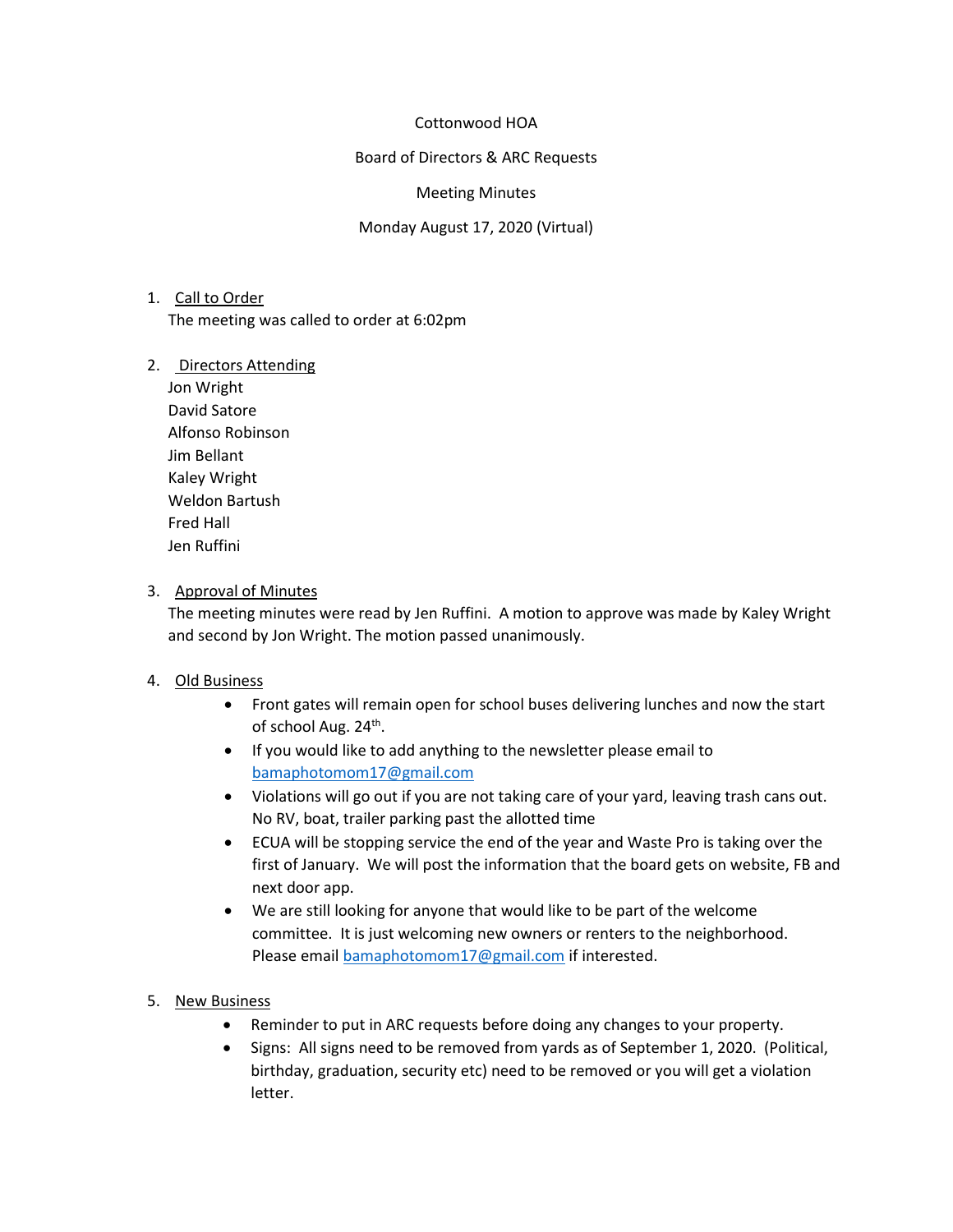- Be aware of children, school is staring this month and there will be buses in and out for pick up and drop off.
- Any questions or issues you might have please contact Ethridge Property Management
- If any neighbor is having issues with noise after 10pm or problems with you neighbors please call Sheriff and not board members. Business hours you can call Ethridge.

# 6. Cottonwood Concerns

- Neighbor stated her concerns: can't find documents on website (June 2020 and November 2019, Amendment 3), concern of lack of transparency, How does a homeowner that wants to be on the board get on the board, she would like FB to be open for neighbors to talk back and forth. She also stated she would like to see an agenda for each meeting.
	- $\triangleright$  Response to homeowner: president and vice president always have an agenda. When we were meeting in person all neighbors could have a copy of the agenda. We will now post on next door and FB page before the meeting. If any neighbor would like to run for the board that is usually done in March at the annual meeting. If we have a vacancy during the year it is brought up at a monthly meeting and voted on at the next month meeting. We will get with Ethridge and get the missing documents uploaded to the website.
- Neighbor stated they were having problems with Ethridge not getting back to them when they call or send an email.
	- $\triangleright$  Response to homeowner: A board member will talk with Ethridge about returning emails and calls.
- Homeowner is having trouble with Timberland and getting the fence they were promised done. Timberland is stating they can only do a 4 foot fence to tie into the 6 foot fence. The homeowner would like it all to be 6 foot and tie into the back gate for privacy and security.
	- $\triangleright$  Response to homeowner: a few board members are going to talk with Timberland to try and get this handled. A board member said if we can get Timberland to supply the materials we will get a few board member and neighbors to help build the remainder of the fence. If they will not supply the materials or finish the fence themselves then we at a community need to contact the news.
- Many homeowners would like the Cottonwood FB page to be open so everyone can post and reply. We had some neighbors volunteer to help if needed.
	- $\triangleright$  Response to homeowner: we the board took a vote and we will open the FB page for one month. If we have any issues with rude or nasty comments we will vote to close the page again at the next meeting. We will also post past minutes, covenants etc to the FB page.

# 7. ARC requests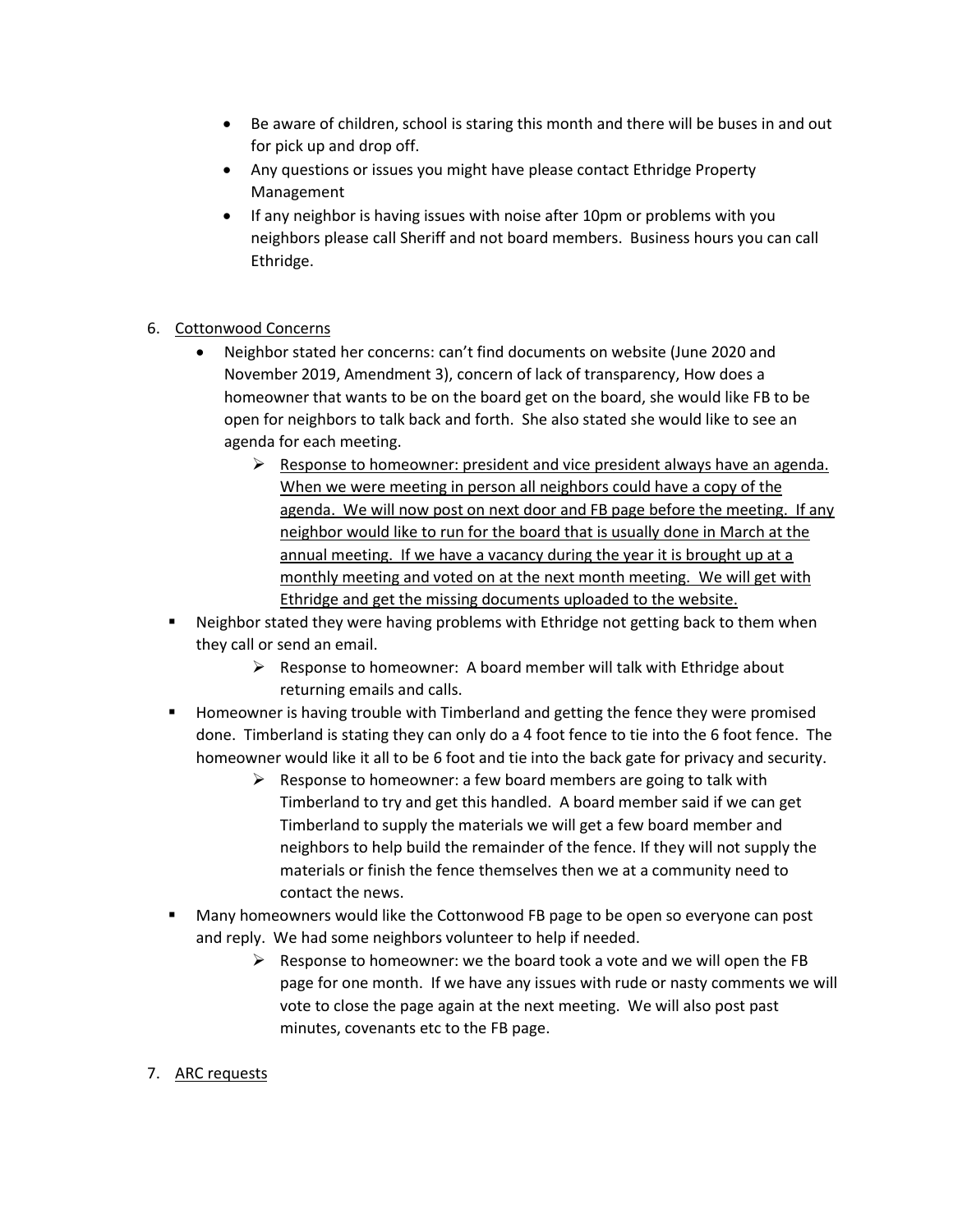#### 1. Sumter McCraw – 5687 Heatherton Road – CW2020-89

Tree Removal – Rotted Tree Removal in backyard natural area on the left side of the property. Several tree companies have been contacted and are booked the next 2-3months out. Tree Service Plus. Motion to approve was made by Weldon and second by Jon. The motion was passed unanimously.

#### 2. James Ward – 9265 Iron Gate Blvd – CW2020-90

Install a 6 Foot standard wood privacy fence himself. Right Side of Plat Map 19 feet (Gate), Right side 85 Feet. Back side 102 ½ Feet. Left Side Gate 20 feet. Left Side 166 Feet. No Stain will be used, no Paint. Motion to approve was made by Jim and second by Jon. The motion was passed unanimously.

#### 3. Dustin Holland – 9217 Iron Gate Blvd – CW2020-91

Wants to install one or two exterior security cameras professional installed under the eves of the house. Vivint Home Security. Front Right side of house. Middle Left Side of House. Motion to approve was made by Jim and second by Alfonso. The motion was passed unanimously.

#### 4. George Brooks – 9225 Iron Gate Blvd – CW2020 – 92

Install new seamless aluminum gutters with no more than 5 downspouts for front and rear of the house. Gutter aesthetics will match overall look of the house. 196 Feet. Raffia Beige. Motion to approve was made by Jon and second by Fred. The motion was passed unanimously.

#### 5. Robert Scarberry – 5760 Heatherton Road – CW2020 – 93

Add a 9 x 20 Concrete pad in the front of the house to replace the existing flower bed which has been constantly weed filled. Project when facing from the street, would be on the left hand side. There will be no encroachments and stay within the front flower bed. The middle flower bed would remain the same. Concrete work, 3'' concrete pout 2500 psi with fiber additive. Brushed Finish. Includes removing existing grass/soil, framing patio with slight curve from front left corner of house to sidewalk. 95 Square feet. Grading away from house approx. 1-2 'Slope. Cut Above Landscaping contractor. Put plotted plants on the concrete. Motion to approve was made by Jon and second by Jim. The motion was passed unanimously.

#### 6. Scott Brimer – 6216 Brighton Lane – CW2020 – 94

10 X 12 Pergola to the existing concrete pad in the backyard. Wood will be pine if cedar is not available. Cedar is available, there will be no stain. If pine is used, the stain will be dark oak to match the posts on our front and rear porch. Motion to approve was made by Jon and second by Alfonso. The motion was passed unanimously.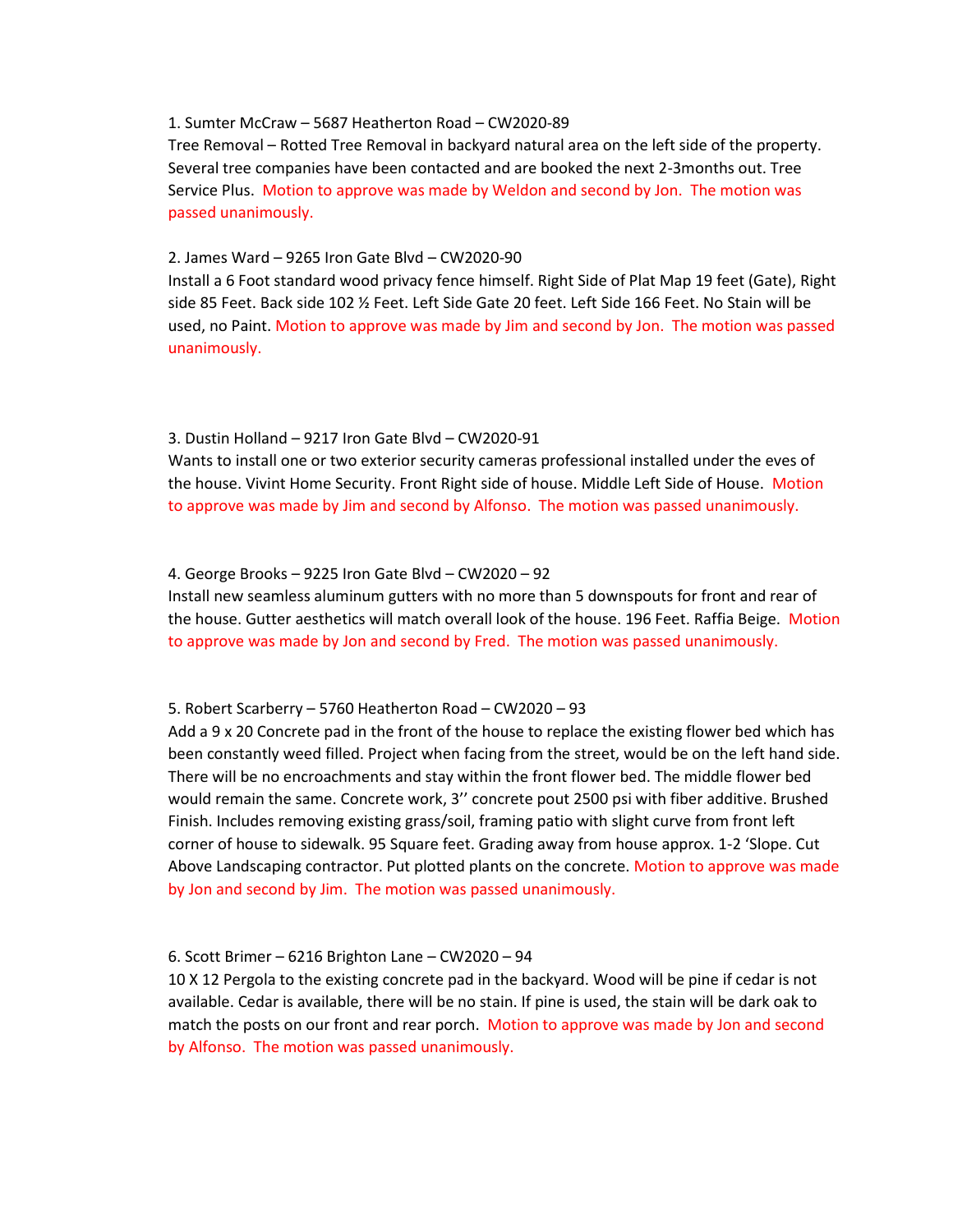#### 7. Mike Heine – 6208 Brighton Lane – CW2020 – 95

Put in request to paint fence a year or two ago – Due to circumstances, he wasn't able to. Part that faces the street is going to be painted a dark brown "Otter" that matters the shutters on my house. Motion to approve was made by Jon and second by Alfonso. The motion was passed unanimously.

#### 8. Mike and Dianne Patterson – 5695 Heatherton Road – CW2020-96

Remove live oak and small laurel oak near AC unit. Grind Stump down. Trim Branches hanging over our roof from live oak in neighboring yard. All debris hauled off by D's Tree. Motion to approve was made by Jim and second by Alsonso. The motion was passed unanimously.

#### 9. Jim Bellant – 5616 Heatherton Road – CW2020 – 97

Wants a shed built in his backyard. Shed will be constructed on site by Tuff Shed. Shed will be 10 foot x 12 foot, color is Brick Dust which is similar to our brick color. Roof will be dimensional Pewter Gray shingles to match home. Shed will be located on the back-right side of their lot. 5 feet from the side fence and 30 feet from the rear fence. 2 Vents, 2 windows, Double Door, in door transom window, wood ramp (29 x 8), Door in gable End. Shed Hardiboard, trim will be white to match our house. Motion to approve was made by Alfonso and second by Jim. The motion was passed unanimously.

10. Carl Hall – 9302 Iron Gate Blvd – CW2020 – 98; Duplicate CW2020 -99 Installing a fence on the Shamrock side of property. 15 feet back from front of house. Gate and fence to connect to existing fence on property line. Wood 6-foot fence. No Paint or stain total length including gate 36 feet. From Existing fence to house total 36'. Gate will be 16 foot. Motion to approve was made by Fred and second by Alfonso. The motion was passed unanimously.

#### 11. Kevin Roth – 6081 Brighton Lane – CW2020 – 100

Install a 10 x 20 Shed barn; Shingled Roof. Roof will be Asphalt Shingle. Roof color and Trim Brown. Wall Color Sandstone. 5 feet set back from fence. 20 Feet set back from the house. Hardiboard. 2 windows, 2 doors, brown shingles. Trim Brown, Doors Sandstone, Windows Brown. He stated that the metal roof will be removed, and shingle roofing would replace it before it came to his house. Shingle roofing only. Motion to approve was made by Jon and second by Fred. The motion was passed unanimously.

12. Carl Hall – 9302 Iron Gate Blvd – CW2020 – 101; Duplicate CW2020 – 102 Driveway Extension – 14 x 20 Foot Extension on end of Driveway. Located on North Side of property facing Shamrock Street. It will make it easier to load and unload his wheelchair. 4 inches thick high Motion to approve was made by Alfonso and second by Fred. The motion was passed unanimously.